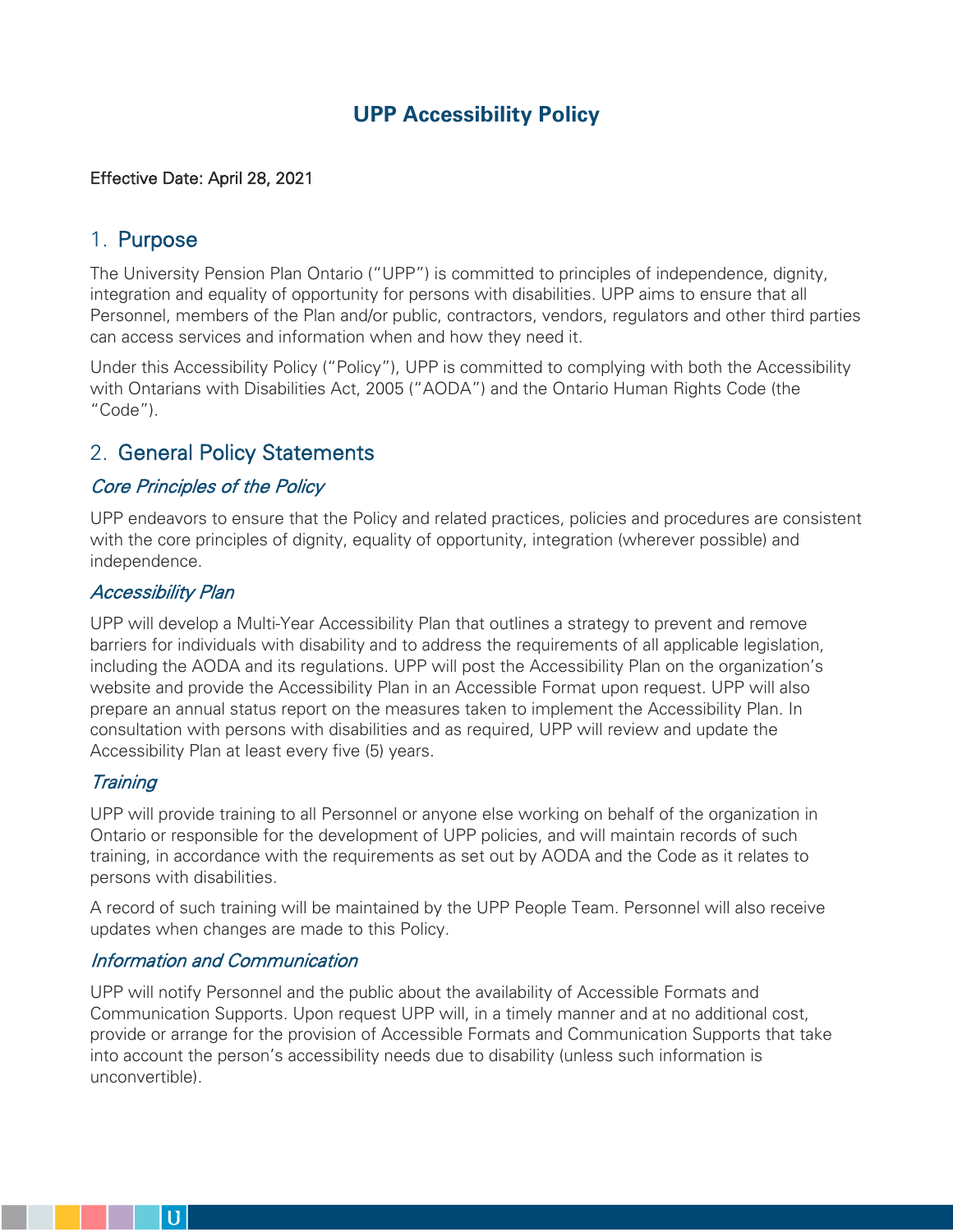UPP will ensure that its internet websites and web content comply with Web Content Accessibility Guidelines (WCAG) 2.0 Level AA unless otherwise impracticable.

#### **Employment**

- **-** Recruitment, Selection and Assessment: UPP will notify Personnel, potential candidates, and the public that accommodations can be made during the engagement, recruitment or hiring processes. If an applicant requests accommodation, UPP will consult with the applicant and provide or arrange for the provision of a suitable accommodation in a manner that considers the applicant's accessibility needs. UPP will also ensure that when making offers of employment, it notifies the successful applicant of its policies on accommodating Personnel with disabilities.
- **-** Communications and Informing Personnel: UPP will notify its Personnel of its policies (and any updates thereto), used to support individuals with disabilities, including policies on the provision of job accommodations that consider a Personnel's accessibility needs due to disability. This information will be provided to new UPP Personnel as soon as practicable after they begin employment.
- **-** Documented Individual Accommodation and Return to Work Plans: UPP will put in place a written process for the development of documented individual accommodation and return to work plans for Personnel with disabilities that comply with the AODA and its regulations. Where requested, a Personnel's individual accommodation and/or return to work plan will include any information regarding the provision of Accessible Formats and Communications Supports.
- **-** Performance Management, Career Development and Redeployment Processes: UPP's performance management, career development and redeployment processes will consider the accessibility needs of Personnel.

#### Workplace Emergency Response Information

UPP will provide individualized workplace emergency response information to Personnel when it becomes aware of the need for accommodation due to disability. UPP will provide this information as soon as practicable after becoming aware of the need for accommodation.

#### Notice of Temporary Disruptions

UPP will notify individuals if there is a planned or unexpected disruption of a facility or if service persons with a disability require access to UPP services. The notice will be posted at the entrance of the applicable premises (if applicable) and/or on the home page of UPP's website and will comply with the requirements of the AODA and its regulations.

#### Service Animals

 $\bf{U}$ 

Persons with a disability who are accompanied by a service animal may access premises owned or operated by UPP if the public has access to such premises (other than in the case of Personnel who have access to non-public premises) and the animal is not otherwise excluded by law or by reason of a health and safety consideration that cannot be remedied. If a service animal is excluded for such reasons, UPP will ensure that alternate means are available within a reasonable time and location to provide access to UPP's services. If it is not readily apparent that an animal is a service animal, UPP Personnel may ask for verification of the animal's status as a service animal. It should be noted that the use and safety of the service animal is the responsibility of the person with a disability.